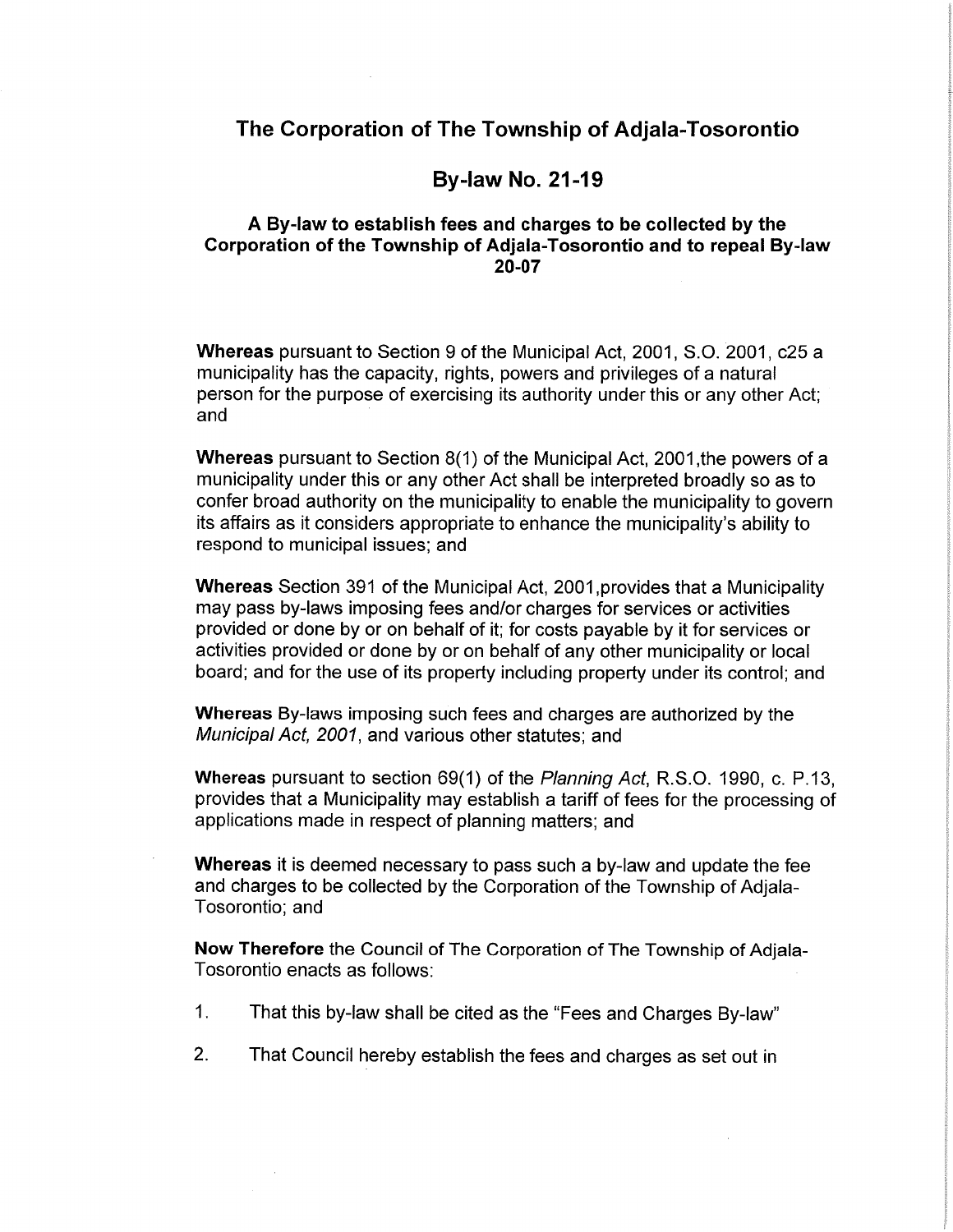Schedule "A" attached hereto and forming part of this By-law, and any person requesting or applying for the services list in Schedule "A" shall be pay the fees listed for that service or approval.

- $3<sub>1</sub>$ Despite the provisions of Section 2, Council in its discretion, upon application to it, may waive or reduce the fees set out in Schedule "A" for any person, on a one time or on a continuing basis.
- $\overline{4}$ . Notwithstanding Section 3, the Fire Chief at his/her/their discretion may also waive or reduce fees set out under Emergency Services.
- 5. That the fees and charges as listed in the schedule attached hereto and forming part of this by-law will be subject to tax where applicable in addition to the fees listed in the attached schedule.
- 6. Where a deposit is required under this By-law for services rendered by the Municipality, and actual costs exceed the deposited amount, such costs shall be deemed to be fees owing under this By-law and Section 5 of this By-law shall pertain to such outstanding costs.
- $7<sub>1</sub>$ If for any reason fees and charges owing under this By-law, except for those listed under Emergency Services remain unpaid after 30 days, same shall bear interest at the rate of 1.25% per month until paid in full.
- 8. If a property owner who is charged a fee or charge under this By-law fails to pay the fee or charge within ninety days of receipt of an invoice, the Corporation may add the fee or charge, including interest, to the tax roll for any real property in the Township of Adjala-Tosorontio registered in the name of the owner and collect the fee or charge, including interest, in like manner as municipal taxes.
	- 9. A fee or charge imposed upon a person under this By-law, including any interest charges and costs of collection, constitutes a debt of the person to the Corporation.
- $10.$ Security deposits shall be collected when services rendered and will be reimbursed upon compliance of the agreement unless specified otherwise.
	- $11.$ That where this By-law established a fee and charge for a fee that also exists in another By-law that predates the effective date of this By-law. the fee and charge in this By-law shall be the applicable fee and charge and the other by-law is hereby effectively amended.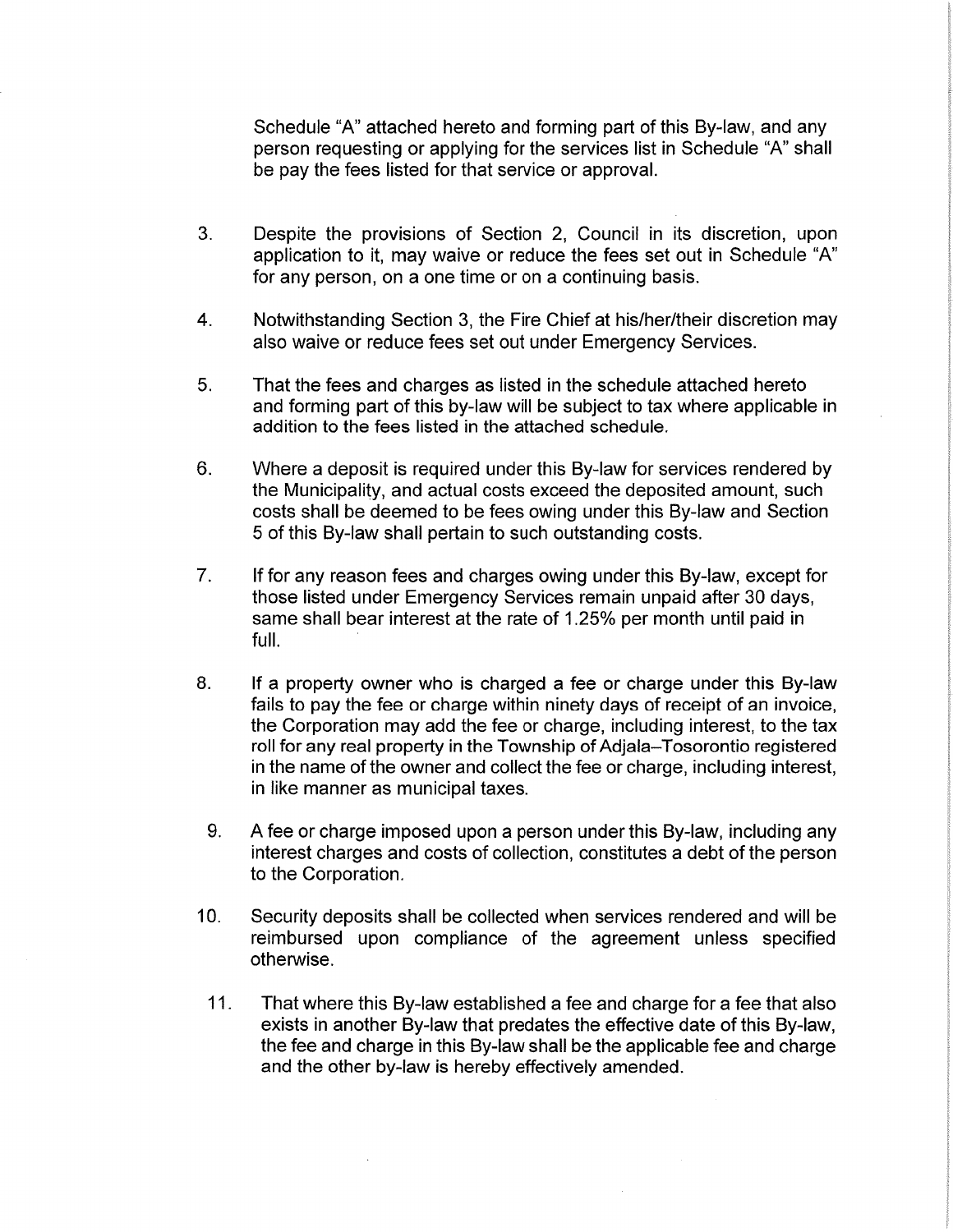- $12.$ Should any part of this By-law, including any part of the Schedule, be determined by a Court of competent jurisdiction to be invalid or of no force and effect, the same shall not affect the validity of the By-law as a whole or any part thereof, other than the provision or part of the Schedule so declared to be invalid.
- $13.$ By-law 20-07 is hereby repealed.

That the provisions of this By-law shall take full force and effect with the passing hereof;

That notwithstanding anything contrary to the rules of procedure, this By-law be introduced and read a first and second time and be considered read a third time and finally passed this 14th day of April, 2021.

Pinto, Mayor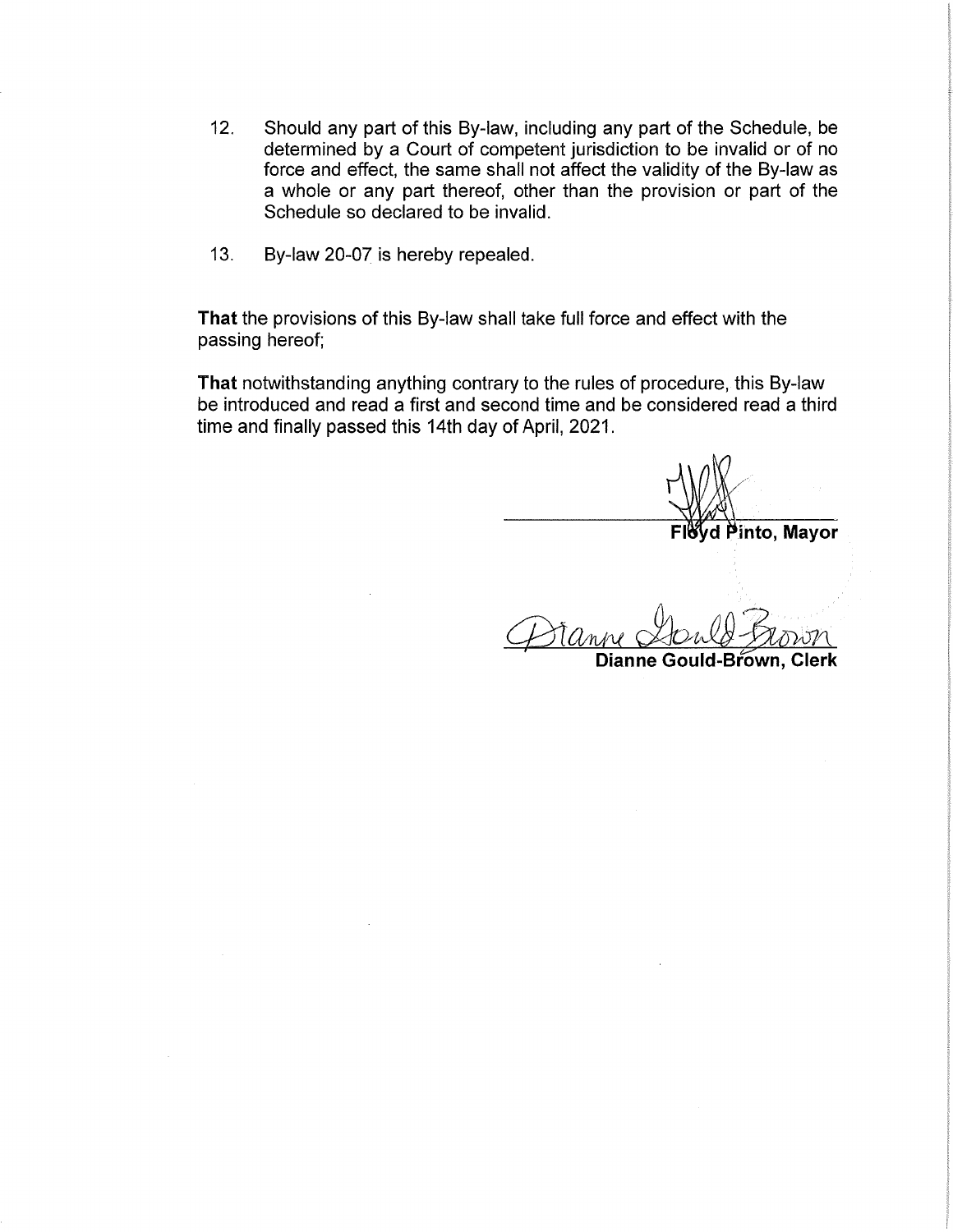**ADMINISTRATION**

**Schedule "A" To By-law No. \_\_\_2021- 19\_\_\_ for 2021 Rates 2020 Fees 2021 Fees Rationale/ Justification**

 $\overline{\phantom{0}}$ 

| <b>Certifying and Commissioning</b>                                                      |                    |                         |                                                            |
|------------------------------------------------------------------------------------------|--------------------|-------------------------|------------------------------------------------------------|
| Certifying true document - per document                                                  | \$20.00<br>\$20.00 | \$20.00                 |                                                            |
| Commissioning of Oath - per document<br>Commissioning of pension documents               | n/c                | \$20.00<br>n/c          |                                                            |
|                                                                                          |                    |                         |                                                            |
| Photocopying                                                                             |                    |                         |                                                            |
| Black & White - letter - per page                                                        | \$0.25             | \$0.25                  |                                                            |
| Black & White - legal - per page                                                         | \$0.30             | \$0.30                  |                                                            |
| Black & White - ledger - per page                                                        | \$0.35<br>\$0.35   | \$0.35<br>\$0.35        |                                                            |
| Colour - letter - per page<br>Colour - legal - per page                                  | \$0.40             | \$0.40                  |                                                            |
| Colour - ledger - per page                                                               | \$0.45             | \$0.45                  |                                                            |
| Official Plan Schedules - ledger size -per page                                          | \$0.35             | \$0.35                  |                                                            |
| per page Agenda - per page                                                               | N.A.               | N.A.                    |                                                            |
| per Agenda Package                                                                       | \$25.00            | \$25.00                 | One flat fee will facilitate the<br>users (over 100 pages) |
| <b>General Administration Fees</b>                                                       |                    |                         |                                                            |
| Organic Bins                                                                             | \$15.00            | \$15.00                 |                                                            |
| Blue & Grey Boxes                                                                        | \$5.00             | \$5.00                  |                                                            |
| Township pins                                                                            | \$1.00             | \$1.00                  |                                                            |
| Facsimile services - each page                                                           | \$1.00             | \$1.00                  |                                                            |
| <b>NSF Cheque</b>                                                                        | \$25.00            | \$25.00                 |                                                            |
| Sewage disposal system record search fee and/or letter                                   | \$75.00            | \$75.00                 |                                                            |
| <b>Water Certificate</b>                                                                 | \$75.00            | \$75.00                 |                                                            |
| <b>Fence Viewers</b>                                                                     |                    |                         |                                                            |
| Each fence viewer shall be paid for each day or part of a day required to                |                    |                         |                                                            |
| act under the Line Fences Act. Municipality shall be paid an Administration              | \$50.00            | \$50.00                 |                                                            |
| Fee for each                                                                             |                    |                         |                                                            |
| Fence Viewer Award                                                                       | \$50.00            | \$50.00                 |                                                            |
| <b>Property Standards Bylaw</b>                                                          |                    |                         |                                                            |
| Property Standards Order Appeal Fee                                                      |                    | \$250.00                | New Item                                                   |
|                                                                                          |                    |                         |                                                            |
| Freedom of information - As legislated by MFIPPA                                         |                    |                         |                                                            |
| Application fee                                                                          | \$5.00             | \$5.00                  |                                                            |
| Search time - per 15 minutes (for General Info Reg only)                                 | \$7.50             | \$7.50                  | As per Section 45(1) of the                                |
| Preparation of records for disclosure - per 15 minutes (for General info Req)            | \$7.50             | \$7.50                  | Municipal Freedom of                                       |
| Computer Programming - per 15 minutes (if needed)                                        | \$15.00<br>\$0.20  | \$15.00<br>\$0.20       | Information and Protection of<br>Privacy Act (MFIPPA)      |
| Copies - per page<br>USB - each                                                          | \$10.00            | \$10.00                 |                                                            |
| Other Invoiced Costs                                                                     | As per invoice     | As per invoice          |                                                            |
|                                                                                          |                    |                         |                                                            |
| <b>Lottery Licenses</b><br>Raffle                                                        | \$10.00            | \$10.00                 |                                                            |
| Breakaway - per deal                                                                     | \$10.00            | \$10.00                 |                                                            |
| Bingo (per event)                                                                        |                    | 3% prize value New Item |                                                            |
| Raffle: for Max Prize of \$1,000                                                         |                    | \$5.00                  | New Item                                                   |
| Raffle: over \$1,000                                                                     |                    | 3% prize value New Item |                                                            |
| Neveda                                                                                   |                    | 3% prize value New Item |                                                            |
| <b>Annual License Fees</b>                                                               |                    |                         |                                                            |
| Refreshment vehicle and/or catering truck                                                | \$250.00           | \$250.00                |                                                            |
| Poundage Fees (payable by owner at the time of pickup of livestock from Pound<br>keeper) |                    |                         |                                                            |
|                                                                                          |                    |                         |                                                            |
| Bulls & Stallions over 12 months per animal per day                                      | \$30.00            | \$30.00                 |                                                            |
| All other Cattle/Horses                                                                  | \$30.00            | \$30.00                 |                                                            |
| Sheep, Goats, Boars or other Pigs, Rams<br>Geese or Other Poultry                        | \$15.00            | \$15.00                 |                                                            |
| Pick up of livestock on public property - min. fee up to and including the               | \$5.00             | \$5.00                  |                                                            |
| first three (3) hours, ** plus mileage**                                                 | \$150.00           | \$150.00                |                                                            |
| <b>Administration Fee</b>                                                                | \$25.00            | \$25.00                 |                                                            |
| <b>FINANCE</b>                                                                           |                    |                         |                                                            |
|                                                                                          |                    |                         |                                                            |
| Maps                                                                                     |                    |                         |                                                            |

| maps                                                                         |         |         |
|------------------------------------------------------------------------------|---------|---------|
| Township of Adjala-Tosorontio Map                                            | \$7.00  | \$7.00  |
| Zoning By-law map - ledger size - per page                                   | \$0.35  | \$0.35  |
| Special mapping - ledger size - per page                                     | \$0.35  | \$0.35  |
|                                                                              |         |         |
| <b>Tax Collection</b>                                                        |         |         |
| Municipal tax sales-process and documents-per tax roll at full cost recovery | Costs   | Costs   |
| Tax certificate                                                              | \$50.00 | \$50.00 |
| Taxation search fee - per property                                           | \$50.00 | \$50.00 |
| Search of tax assessment rolls to provide information in respect of          |         |         |
| ownership and tax status - per letter                                        | \$10.00 | \$10.00 |
|                                                                              |         |         |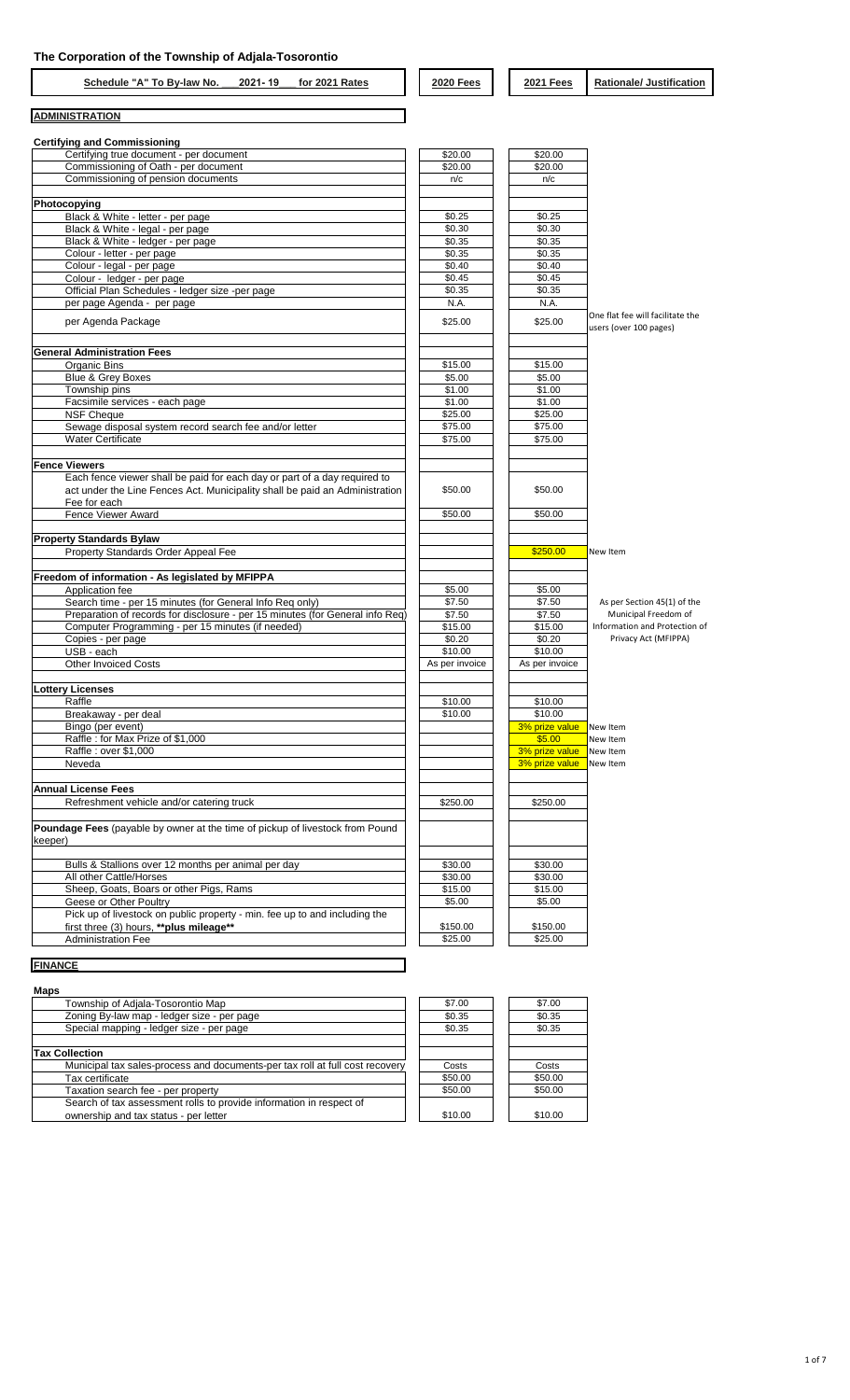| 2021-19<br>Schedule "A" To By-law No.<br>for 2021<br>Rates | <b>2020 Fees</b> | <b>2021 Fees</b> | Justificatior<br>Rationale/ |
|------------------------------------------------------------|------------------|------------------|-----------------------------|
| <b>PUBLIC</b><br>` WORKS AND PARKS FEES AND CHARGES        |                  |                  |                             |

### **PARKS AND RECREATION**

| <b>Facility Rentals</b>                                               |          |          |                                |
|-----------------------------------------------------------------------|----------|----------|--------------------------------|
| Jim Wales Public Room                                                 |          |          |                                |
| Resident - maximum 7 hours - per event weekday                        | \$20.00  |          |                                |
| Resident - maximum 7 hours - per event weekend                        | \$20.00  |          |                                |
| Non-Resident - maximum 7 hours - per event weekday/weekend            | \$30.00  |          | Room rental not available per  |
| Commercial - maximum 7 hours - per event weekday/weekend              | \$40.00  | N.A.     | resolution number RES-42-      |
| Registered Charitable Organization based within the Township          | n/c      |          | 2020. Re-designating as a Fire |
| After 12 uses - per event                                             | \$25.00  |          | Department fitness area.       |
| Reg. Charitable Organization based outside the Township per event     |          |          |                                |
| weekday/weekend                                                       | \$30.00  |          |                                |
|                                                                       |          |          |                                |
| Municipal Centre Public Room                                          |          |          |                                |
| Resident - maximum 7 hours - per event weekday                        | \$70.00  | \$70.00  |                                |
| Resident - maximum 7 hours - per event weekend                        | \$100.00 | \$100.00 |                                |
| Non-Resident - maximum 7 hours - per event weekday                    | \$100.00 | \$100.00 |                                |
| Non-Resident - maximum 7 hours - per event weekend                    | \$125.00 | \$125.00 |                                |
| Commercial - maximum 7 hours - per event weekday                      | \$150.00 | \$150.00 |                                |
| Commercial - maximum 7 hours - per event weekend                      | \$200.00 | \$200.00 |                                |
| Reg. Charitable Organization based within the Township - 12 free uses |          |          |                                |
| weekday/weekend                                                       | n/c      | n/c      |                                |
| After 12 uses - per event                                             | \$25.00  | \$25.00  |                                |
| Reg. Charitable Organization based outside the Township per event     |          |          |                                |
| weekdav/weekend                                                       | \$30.00  | \$30.00  |                                |
|                                                                       |          |          |                                |
| Gazebo (Includes use of two junior soccer fields)                     |          |          |                                |
| Resident - maximum 5 hours - per event weekday/weekend                | \$50.00  | \$50.00  |                                |
| Non-Resident - maximum 5 hours - per event weekday/weekend            | \$75.00  | \$75.00  |                                |
| Commercial - maximum 5 hours - per event weekday/weekend              | \$100.00 | \$100.00 |                                |
| Reg. Charitable Organization based within the Township - 12 free uses |          |          |                                |
| weekday/weekend                                                       | n/c      | n/c      |                                |
| After 12 uses - per event                                             | \$15.00  | \$15.00  |                                |
| Reg. Charitable Organization based outside the Township - per event   |          |          |                                |
| weekday/weekend                                                       | \$20.00  | \$20.00  |                                |
|                                                                       |          |          |                                |
| <b>Ball Diamond Rental</b>                                            |          |          |                                |
| Line Stripe - per season - per hamlet                                 | n/c      | n/c      |                                |
| Resident - maximum 5 hours - per event (games or practices) - 50% of  |          |          |                                |
| roster are township residents                                         | \$15.00  | \$15.00  |                                |
| Non-Resident - maximum 5 hours - per event (games or practices        | \$25.00  | \$25.00  |                                |
| Tournament - per day                                                  | \$35.00  | \$35.00  |                                |
| Concession stand - maximum 5 hours - per event                        | \$20.00  | \$20.00  |                                |
| Concession stand - per Tournament day                                 | \$25.00  | \$25.00  |                                |
| Porto let - per day                                                   | at cost  | at cost  |                                |
|                                                                       |          |          |                                |
| Soccer Field Rental                                                   |          |          |                                |
| Resident - maximum 5 hours - per event (games or practices) 50% of    |          |          |                                |
| roster are township residents                                         | \$15.00  | \$15.00  |                                |
| Non-Resident - maximum 5 hours - per event (games or practices)       | \$25.00  | \$25.00  |                                |
| Tournament - per day                                                  | \$35.00  | \$35.00  |                                |
| Porto let - per day                                                   | at cost  | at cost  |                                |

## **PUBLIC WORKS**

| PUBLIC WURNS                                                                        |               |               |                   |
|-------------------------------------------------------------------------------------|---------------|---------------|-------------------|
| <b>Entrances</b>                                                                    |               |               |                   |
| Residential Entrance - permits with culvert (installed by owner)                    | \$250.00      | \$250.00      |                   |
| Residential Entrance - deposit refundable to current owner upon final<br>acceptance | \$2,000.00    | \$2,000.00    |                   |
| Residential Entrance - permits no culvert                                           | \$250.00      | \$250.00      |                   |
| Commercial Entrance - permits with culvert (installed by owner)                     | \$350.00      | \$350.00      |                   |
| Commercial Entrance - deposit refundable to current owner upon final<br>acceptance  | \$2,000.00    | \$2,000.00    |                   |
| Commercial Entrance - permits no culvert                                            | \$350.00      | \$350.00      |                   |
| Fill Entrance - permits (installed by owner, if necessary)                          | \$500.00      | \$500.00      |                   |
| Fill Entrance - permits no culvert                                                  |               |               |                   |
| Fill Entrance - deposit refundable to current owner upon final acceptance           | \$2,000.00    | \$2,000.00    |                   |
| <b>General Public Works Fees</b>                                                    |               |               |                   |
| Road occupancy permit fee + \$2,000 Deposit                                         | \$200.00      | \$200.00      | plus 2000 deposit |
| Road cut - permits plus costs + \$2,000 Deposit                                     | \$400.00      | \$400.00      | plus 2000 deposit |
| Oversized load permit                                                               | \$200.00      | \$200.00      |                   |
| Public Works and Engineering Compliance Letter                                      | \$200.00      | \$200.00      |                   |
| Public Works review fee for any application made under the Planning Act             | \$200.00      | \$200.00      |                   |
| Legal documentation for lifting .3m reserve for private purposes                    | \$500.00      | \$500.00      |                   |
| Snow clearing or other works on unassumed or private roads - per hour in            |               |               |                   |
| accordance with Ministry of Transportation current Ontario Provincial               | $Cost + 10\%$ | $Cost + 10\%$ |                   |
| Standard Specifications, as amended plus municipal costs                            |               |               |                   |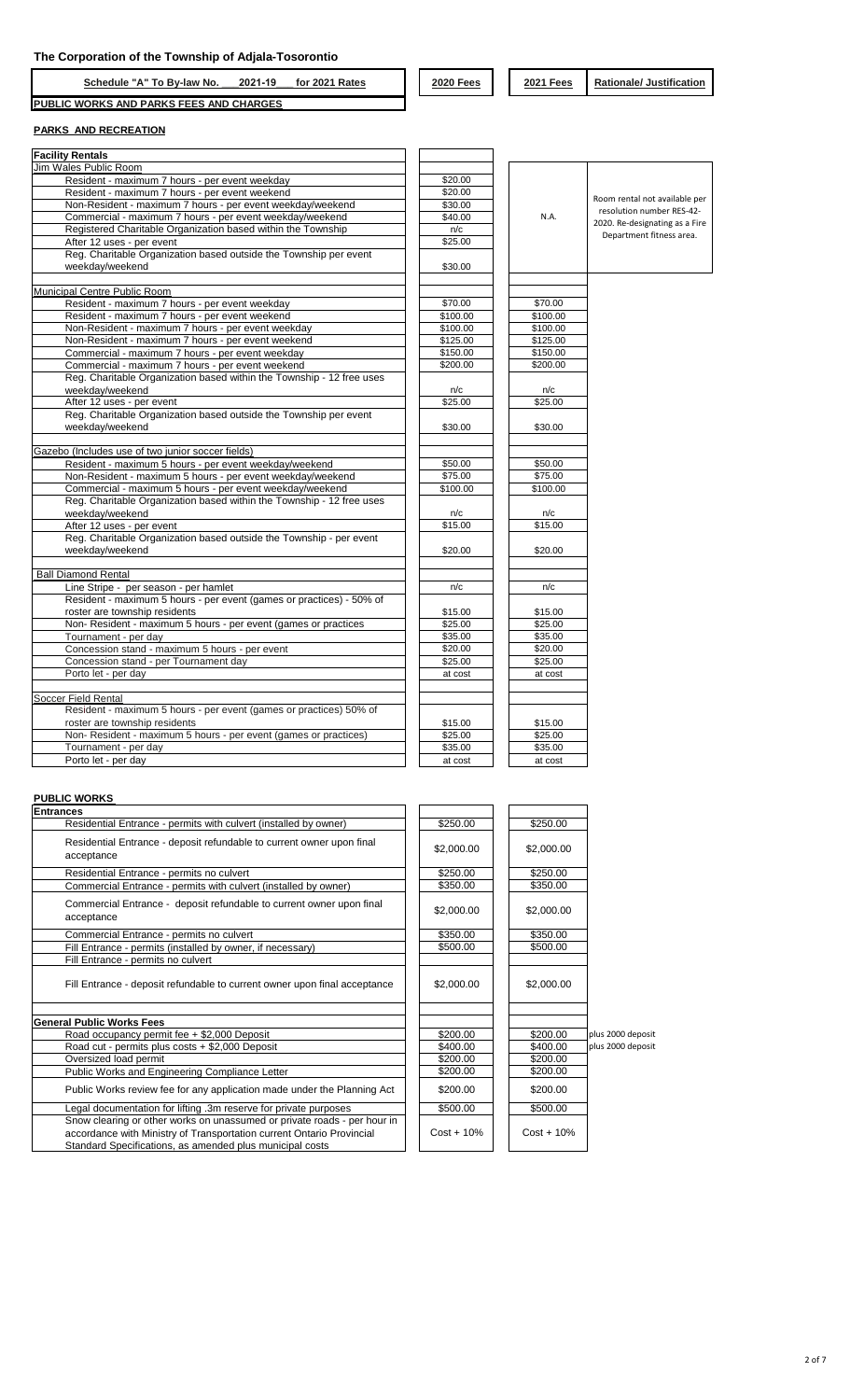| Schedule "A" To By-law No. 2021-19 for 2021 Rates     | <b>2020 Fees</b>   | <b>2021 Fees</b>   | <b>Rationale/ Justification</b> |
|-------------------------------------------------------|--------------------|--------------------|---------------------------------|
| <b>Municipal Numbering</b>                            |                    |                    |                                 |
| Purchase of a municipal number sign                   | \$40.00            | \$40.00            |                                 |
| Purchase of a post                                    | \$25.00            | \$25.00            |                                 |
| Installation only                                     | \$125.00           | \$125.00           |                                 |
| Installation of sign, plus all material (sign & post) | \$190.00           | \$190.00           |                                 |
| <b>Equipment</b>                                      |                    |                    |                                 |
| DUMP TRUCK - T1 - Per Hour                            | \$106.00           | \$108.00           |                                 |
| DUMP TRUCK - T10 - Per Hour                           | \$106.00           | \$108.00           |                                 |
| DUMP TRUCK - T11 - Per Hour                           | \$106.00           | \$108.00           |                                 |
| DUMP TRUCK - T12 - Per Hour                           | \$106.00           | \$108.00           |                                 |
| DUMP TRUCK - T13 - Per Hour                           | \$106.00           | \$108.00           |                                 |
| DUMP TRUCK - T14 - Per Hour                           | \$106.00           | \$108.00           |                                 |
| DUMP TRUCK - T15 - Per Hour                           | \$106.00           | \$108.00           |                                 |
| DUMP TRUCK - T16 - Per Hour                           | \$106.00           | \$108.00           | $\overline{2}$                  |
| DUMP TRUCK - T17 - Per Hour                           | \$106.00           | \$108.00           | $\%$                            |
| DUMP TRUCK - T18 - Per Hour                           | \$106.00           | \$108.00           |                                 |
| 1 TON (S) - D1 - Per Hour                             | \$42.00            | \$43.00            | Ť                               |
| 1 TON (S) - D3 - Per Hour                             | \$106.00           | \$108.00           | n                               |
| 1/2 TON - P4 - Per Hour                               | \$38.00            | \$39.00            | f                               |
| 1/2 TON - P1 - Per Hour                               | \$38.00            | \$39.00            |                                 |
| 4X4 - P2 - Per Hour                                   | \$38.00            | \$39.00            | a                               |
| 3/4 TON (S) - P5 - Per Hour                           | \$40.00            | \$41.00            | t                               |
| 3/4 TON (N) - P6 - Per Hour                           | \$40.00            | \$41.00            | j                               |
| 3/4 TON - P8 - Per Hour                               | \$40.00            | \$41.00            | $\Omega$                        |
| <b>CULVERT TRAILER - - Per Hour</b>                   | \$27.00            | \$28.00            | n                               |
| FARM TRACTOR - - Per Hour                             | \$85.00            | \$87.00            |                                 |
| BRUSHER - - Per Hour                                  | \$32.00            | \$33.00            | r                               |
| BACKHOE (S) - - Per Hour                              | \$93.45            | \$95.00            | $\Omega$                        |
| BACKHOE (N) - - Per Hour                              | \$93.45            | \$95.00            | <b>u</b>                        |
| GRADER (N) - - Per Hour                               | \$306.00           | \$312.00           | n                               |
| GRADER (S) - - Per Hour                               | \$306.00           | \$312.00           | d                               |
| LOADER (S) - - Per Hour                               | \$96.00            | \$98.00            | e                               |
| LOADER (N) - - Per Hour<br>FLAIL MOWER - - Per Hour   | \$96.00<br>\$18.60 | \$98.00<br>\$19.00 | d                               |
| SWEEPSTER - - Per Hour                                | \$16.50            | \$17.00            |                                 |
| Chain saws - - Per Hour                               | \$3.50             | \$4.00             | u                               |
| Hot Box - - Per Hour                                  | \$34.00            | \$35.00            | p                               |
| Quick cut - - Per Hour                                | \$4.00             | \$4.00             |                                 |
| Signs - - Per Hour                                    | \$2.00             | \$2.00             | t                               |
| Closure barriers - - Per Hour                         | \$3.50             | \$4.00             | $\mathsf{o}$                    |
| Sign trailers - - Per Hour                            | \$12.00            | \$12.00            |                                 |
|                                                       |                    | \$0.00             | n                               |
| <b>Man Hours</b>                                      |                    | \$0.00             | e d                             |
| labour - - Per Hour                                   | \$47.00            | \$48.00            | a o                             |
| operator - - Per Hour                                 | \$49.00            | \$50.00            | $r \mid$                        |
| lead hand - - Per Hour                                | \$50.00            | \$51.00            | $e$                             |
| Foreman - - Per Hour                                  | \$52.00            | \$53.00            | s a                             |
| Supervisor - - Per Hour                               | \$56.00            | \$57.00            | t r                             |

| PLANNING AND DEVELOPMENT FEES AND CHARGES |  |  |  |  |
|-------------------------------------------|--|--|--|--|
|                                           |  |  |  |  |

| Amendment to the Official Plan                                                             |                        |                        |
|--------------------------------------------------------------------------------------------|------------------------|------------------------|
| Maior                                                                                      | \$5,250.00             | \$5,250.00             |
| Minor                                                                                      | \$2,750.00             | \$2,750.00             |
| Amendment to the Zoning By-law                                                             |                        |                        |
| Maior                                                                                      | \$4.250.00             | \$4,250.00             |
| Minor                                                                                      | \$2,250.00             | \$2,250.00             |
| Temporary Use By-law Holding provision Section 34 Planning Act<br>(includes Garden Suites) | \$2,250.00             | \$2,250.00             |
| Temporary Use By-laws - 3 year extension                                                   | \$500.00               | \$500.00               |
| Lifting of Hold (H)                                                                        | \$750.00               | \$750.00               |
| Application for Minor Variance                                                             | \$1,000.00             | \$1,000.00             |
| <b>Subdivision/Condominium Application</b><br>Application fee<br>Deeming By-law            | \$5,250.00<br>\$500.00 | \$5,250.00<br>\$500.00 |
|                                                                                            |                        |                        |
| Redline revisions to subdivision/condominium requiring circulation                         | \$1.500.00             | \$1.500.00             |
| Extension to draft conditions                                                              | \$750.00               | \$750.00               |
| Application under Part Lot Control                                                         | \$500.00               | \$500.00               |
| <b>Extension of Part Lot Control</b>                                                       | \$500.00               | \$500.00               |
| Multi-Phase Registration + cost of consultant                                              | \$500.00               | \$500.00               |
| <b>Subdivision Agreement</b>                                                               | \$7,000.00             | \$7,000.00             |
| Legal/Engineering Deposit                                                                  | \$10,000.00            | \$10,000.00            |
| Subdivision/Lot Charge (Per Lot)                                                           | \$150.00               | \$150.00               |
| Amending Agreement                                                                         | \$750.00               | \$750.00               |
| <b>Pre-Servicing Agreement</b>                                                             | \$1,500.00             | \$1,500.00             |
| Model Home Agreement (not covered under Subdivision Agreement)                             | \$1,500.00             | \$1,500.00             |
| Earthworks Agreement (site alteration), (if different than a full pre-                     | \$1,500.00             | \$1,500.00             |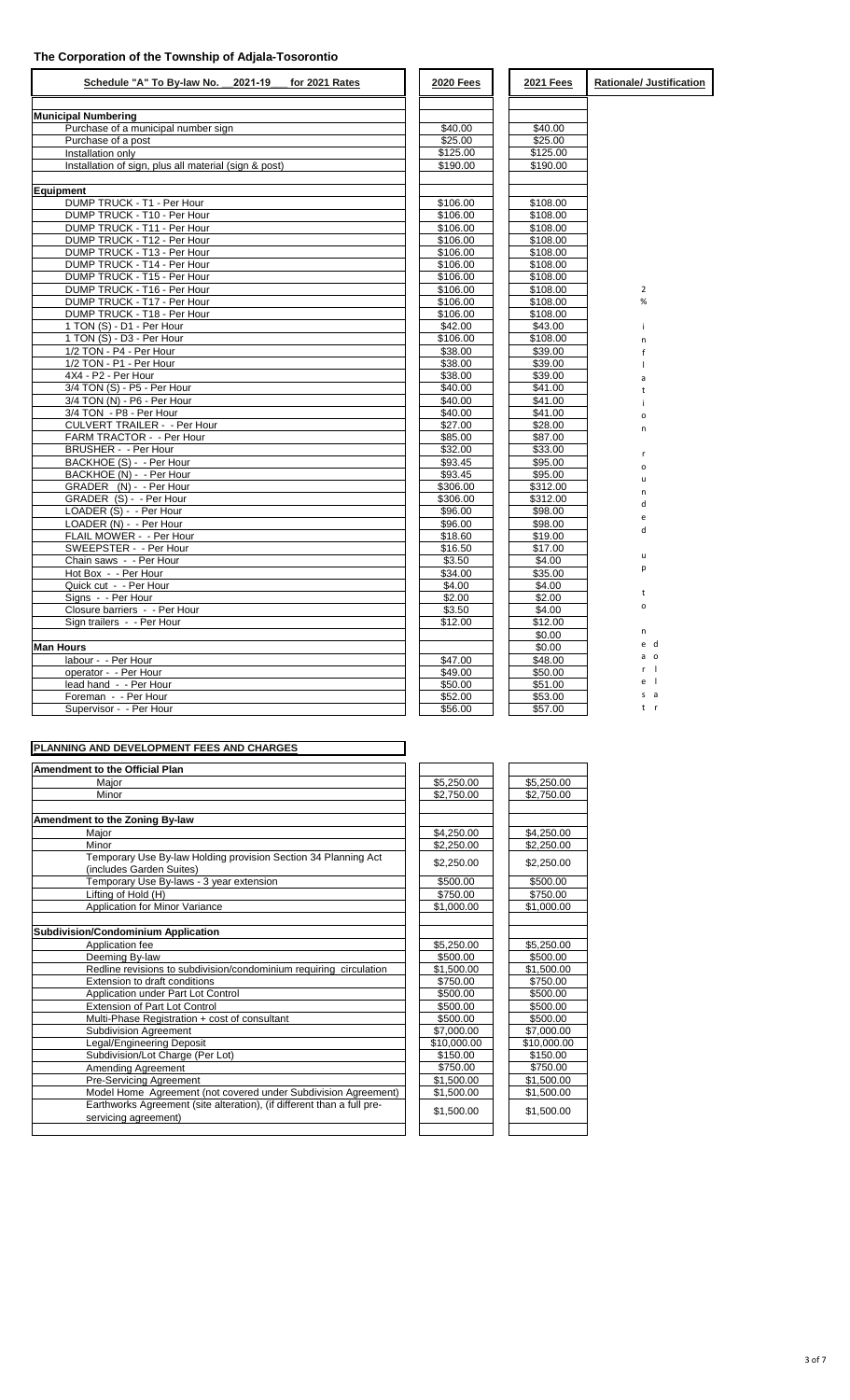| Schedule "A" To By-law No. 2021 - 19 for 2021 Rates                                                         | <b>2020 Fees</b>    | 2021 Fees   | <b>Rationale/ Justification</b> |
|-------------------------------------------------------------------------------------------------------------|---------------------|-------------|---------------------------------|
| <b>Consent Applications</b>                                                                                 |                     |             |                                 |
| <b>Application for Consent</b>                                                                              | \$2,000.00          | \$2,000.00  |                                 |
| <b>Certificates for Retained Lots</b>                                                                       | \$1,500.00          | \$1,500.00  |                                 |
| Amendment or Reconsideration of Conditions requiring recirculation                                          | \$1,000.00          | \$1,000.00  |                                 |
| Development agreement for conditions of consent (simple)                                                    | \$1,000.00          | \$1,000.00  |                                 |
| Development agreement for conditions of consent (Complex)                                                   | \$1,500.00          | \$1,500.00  |                                 |
|                                                                                                             |                     |             |                                 |
| <b>Site Plan Applications</b>                                                                               |                     |             |                                 |
| <b>Residential Development</b>                                                                              |                     |             |                                 |
| Major – more than six $(6)$ units                                                                           | \$5,250.00          | \$5,250.00  |                                 |
| Minor $-$ three (3) to five (5) units                                                                       | \$2,250.00          | \$2,250.00  |                                 |
| Revisions & amendments - simple                                                                             | \$500.00            | \$500.00    |                                 |
| Revisions & amendments - complex                                                                            | \$2,000.00          | \$2,000.00  |                                 |
| Oak Ridges Moraine Site plan and other single/semi-residential Plan                                         | \$550.00            | \$550.00    |                                 |
| Legal/Engineering Deposit                                                                                   | \$2,000.00          | \$2,000.00  |                                 |
| Commercial and Industrial Development                                                                       |                     |             |                                 |
| Major                                                                                                       | \$5,250.00          | \$5,250.00  |                                 |
| Minor                                                                                                       |                     |             |                                 |
|                                                                                                             | \$2,750.00          | \$2,750.00  |                                 |
| Amendments for less than 50% expansions to existing development                                             | \$350.00            | \$350.00    |                                 |
| Telecommunication Site Review (as per Protocol)                                                             | \$1.500.00          | \$1,500.00  |                                 |
| Request to reduce securities requiring Council consideration                                                | \$500.00            | \$500.00    |                                 |
| Legal/Engineering Deposit                                                                                   | \$10,000.00         | \$10,000.00 |                                 |
|                                                                                                             |                     |             |                                 |
| <b>Building and Zoning Compliance Request</b>                                                               |                     |             |                                 |
| Standard                                                                                                    | \$200.00            | \$200.00    |                                 |
| Site plan compliance                                                                                        | \$100.00            | \$100.00    |                                 |
| Subdivision/Site Plan                                                                                       | \$150.00            | \$150.00    |                                 |
| Zoning Information/Compliance (written requests)                                                            | \$100.00            | \$100.00    |                                 |
| <b>Commercial Compliance Letter</b>                                                                         | \$100.00            | \$100.00    |                                 |
| Expedited response plus standard fee                                                                        | \$50.00             | \$50.00     |                                 |
| <b>Zoning Certificate</b>                                                                                   | \$25.00             | \$25.00     |                                 |
| Zoning Certificate Rush                                                                                     |                     |             |                                 |
|                                                                                                             | \$75.00             | \$75.00     |                                 |
| <b>General Planning fees</b>                                                                                |                     |             |                                 |
| Official Plan Document                                                                                      | \$100.00            | \$100.00    |                                 |
| <b>USB</b>                                                                                                  | \$10.00             | \$10.00     |                                 |
| Zoning By-law Document                                                                                      | \$100.00            | \$100.00    |                                 |
| <b>USB</b>                                                                                                  | \$10.00             | \$10.00     |                                 |
| Replacement dwelling agreement                                                                              | \$1,000.00          | \$1,000.00  |                                 |
| Telecommunication Tower Installation Agreement                                                              | \$1,500.00          | \$1,500.00  |                                 |
| Referral Cost to OMB (application)                                                                          | \$150.00            | \$150.00    |                                 |
|                                                                                                             |                     |             |                                 |
| Cost Acknowledgement Agreement for replacement dwelling                                                     | \$5,000.00          | \$5,000.00  |                                 |
| Release of Agreement or Agreement Provisions from a real property<br>agreement                              | \$500.00            | \$500.00    |                                 |
| Inactive file fee - after 12 months                                                                         | \$100.00            | \$100.00    |                                 |
| Research fee - per hour                                                                                     | \$50.00             | \$50.00     |                                 |
| Additional administrative processing fee: Where an approval under                                           |                     |             |                                 |
| the Planning Act is sought for a development which exists or is under                                       |                     |             |                                 |
| construction, and is in contravention of the requirements of the                                            | 75%                 | 75%         |                                 |
| Township, an additional administrative / processing fee in the amount                                       |                     |             |                                 |
| of 75% of the respective application fee, shall be required at the time<br>of submission of the application |                     |             |                                 |
| Township Peer Review of technical documents                                                                 | Cost                | Cost        |                                 |
| Cost Acknowledgement for Official Plan Amendment, major zoning                                              |                     |             |                                 |
| amendment, subdivision application, replacement dwelling agreement                                          | \$5,000.00          | \$5,000.00  |                                 |
| Cost Acknowledgement for minor planning/Zoning matters                                                      | \$1,500.00          | \$1,500.00  |                                 |
| Encroachment By-Law Administration Fee                                                                      | \$550.00            | \$550.00    |                                 |
| <b>Encroachment Agreement</b>                                                                               | \$200.00            | \$200.00    |                                 |
| Encroachment Agreement Annual Fee                                                                           | \$250.00            | \$250.00    |                                 |
| <b>Recirculation Fee</b>                                                                                    | \$100.00            | \$100.00    |                                 |
| Pre-Consultation Fee                                                                                        | \$250.00            | \$250.00    |                                 |
|                                                                                                             |                     |             |                                 |
| <b>Fill Permit</b>                                                                                          |                     |             |                                 |
| Application for placement of fill (Permit Fee)                                                              | $1,000.00 +$        |             |                                 |
|                                                                                                             | 2.00/m <sup>3</sup> |             |                                 |
| RENEWAL FEE of above                                                                                        | $500.00 +$          |             |                                 |
|                                                                                                             | 2.00/m <sup>3</sup> |             | Charges amended via By-law      |
| Application for placement of fill for the rehabilitation of Aggregate                                       | $1,000.00 +$        | See below   | Number 20-58                    |
| operations (Permit Fee)                                                                                     | 2.00/m <sup>3</sup> |             |                                 |
|                                                                                                             |                     |             |                                 |
| RENEWAL FEE of above                                                                                        | 1,000.00+           |             |                                 |
|                                                                                                             | 2.00 <sup>m</sup>   |             |                                 |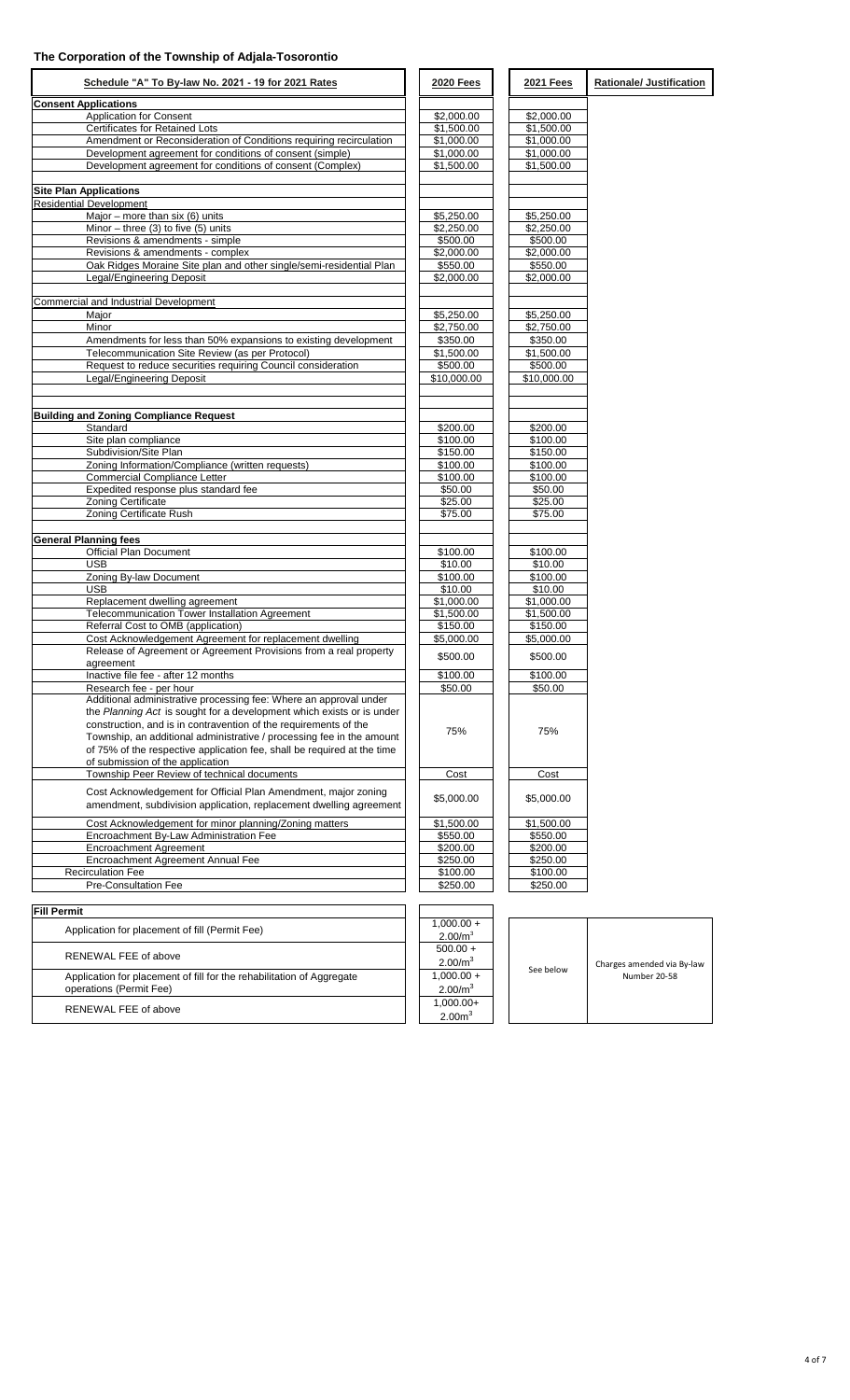| Schedule "A" To By-law No. 2021-19 for 2021 Rates                                                               | <b>2020 Fees</b>     | <b>2021 Fees</b>        | <b>Rationale/ Justification</b> |
|-----------------------------------------------------------------------------------------------------------------|----------------------|-------------------------|---------------------------------|
| Minor (Up to 300m3)                                                                                             |                      |                         |                                 |
| Application                                                                                                     |                      | $$1,000 +$              | By-law No. 20-58                |
|                                                                                                                 |                      | \$2.00/m3               |                                 |
| Permit Amendment<br>Plans & Reports Review                                                                      |                      | \$500<br>\$500          |                                 |
| Security Deposit for Review                                                                                     |                      | \$1,500                 |                                 |
|                                                                                                                 |                      | $$500 +$                |                                 |
| Permit Renewal/Extension                                                                                        |                      | \$2.00/m3               |                                 |
| Major (Above 300m3)                                                                                             |                      |                         |                                 |
| Application                                                                                                     |                      | $$2,000 +$<br>\$2.00/m3 |                                 |
| Permit Amendment                                                                                                |                      | \$1,000                 |                                 |
| Plans & Reports Review                                                                                          |                      | \$1,000                 |                                 |
| Security Deposit For Review                                                                                     |                      | \$5,000                 |                                 |
| Permit Renewal/Extension/Revision                                                                               |                      | $$1,000 +$<br>\$2.00/m3 |                                 |
| Site Alteration & Fill Management Plan Amendment                                                                |                      | \$500                   |                                 |
| Site Alteration & Fill Agreement                                                                                |                      | \$2,000                 |                                 |
| Site Alteration & Fill Agreement Deposit                                                                        |                      | \$5,000                 |                                 |
| Site Alteration & Fill Agreement Amendment                                                                      |                      | \$1,000                 |                                 |
| Release of Agreement                                                                                            |                      | \$500                   |                                 |
| <b>Agricultural</b>                                                                                             |                      |                         |                                 |
| Application                                                                                                     |                      | $$1,500 +$              |                                 |
| Permit Amendment                                                                                                |                      | 2.00/m3<br>\$500        |                                 |
| Plans & Reports Review                                                                                          |                      | \$500                   |                                 |
| Security Deposit For Review                                                                                     |                      | \$1,500                 |                                 |
| Permit Renewal/Extension                                                                                        |                      | $$750 + 2.00/m3$        |                                 |
| Other                                                                                                           |                      |                         |                                 |
|                                                                                                                 |                      | As Determined           |                                 |
| Security Deposit (Roads)                                                                                        |                      | By Township             |                                 |
|                                                                                                                 |                      | Engineer                |                                 |
|                                                                                                                 |                      | \$250                   |                                 |
| <b>Pre-Consultation</b>                                                                                         |                      | Cost+ 15%               |                                 |
| Consultant/Legal Fees                                                                                           |                      | Administration          |                                 |
|                                                                                                                 |                      | Fee                     |                                 |
| Extra Inspections                                                                                               |                      | \$150                   |                                 |
|                                                                                                                 |                      | Cost+ 15%               |                                 |
| <b>Consultant Inspections</b>                                                                                   |                      | Administration          |                                 |
|                                                                                                                 |                      | Fee                     |                                 |
| <b>Transfer of Permit</b><br>Issuance/Removal of Stop Work Order                                                |                      | \$500<br>\$250          |                                 |
|                                                                                                                 |                      |                         |                                 |
| <b>Grading Deposits</b>                                                                                         |                      |                         |                                 |
| Accessory buildings greater than 10m2 up to 50m2                                                                |                      |                         | \$250 New item                  |
| Accessory buildings greater than 50m2                                                                           |                      |                         | \$1,000 New item                |
| Additions to residential                                                                                        |                      |                         | \$1,000 New item                |
| New Single family dwelling, townhouses, duplexes                                                                |                      |                         | \$3,500 New item                |
| Residential buildings with more than 2 dwelling units - 1% of the Building Permit<br>Fee subject to the Minimum |                      | \$5000 (Min) New item   |                                 |
| Industrial/commercial - 1% of the Building Permit Fee subject to the Minimum                                    |                      | \$5000 (Min) New item   |                                 |
|                                                                                                                 |                      |                         |                                 |
| Site Plan                                                                                                       |                      | \$100.00                |                                 |
| Site plan review (1 review assumed)<br>Site inspection (minimum of 2 required at \$75.00 - per inspection)      | \$100.00<br>\$150.00 | \$150.00                |                                 |
| Security - minimum deposit                                                                                      | \$1,000.00           | \$1,000.00              |                                 |
|                                                                                                                 |                      |                         |                                 |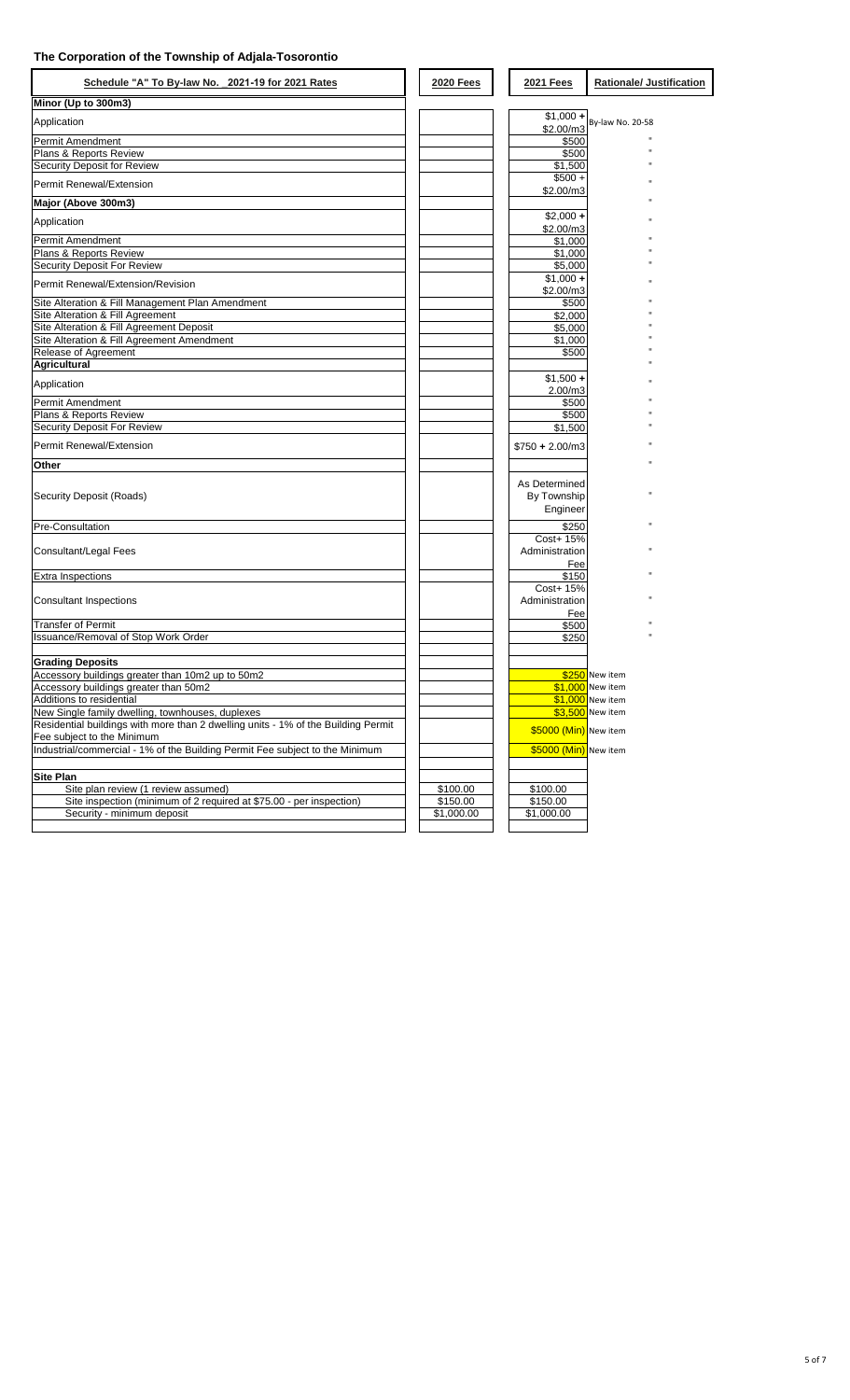**Schedule "A" To By-law No. \_2021-19 for 2021 Rates 2020 Fees 2021 Fees Rationale/ Justification FIRE SERVICES FEES AND CHARGES**

#### **Fire Inspections & Permits**

| Paid Inspections Commercial (Group A, D, & E Occupancy)                                               |         |         |                          |
|-------------------------------------------------------------------------------------------------------|---------|---------|--------------------------|
| Inspect base building or 1 occupancy plus common elements up to 10,000                                | \$75.00 | \$75.00 |                          |
| sq. ft. (929 sq. M.) - per hour                                                                       |         |         | <b>Comparative Rates</b> |
| Inspect each additional 3000 sq. ft. (279 sq. M.) - per hour                                          | \$75.00 | \$75.00 | <b>Comparative Rates</b> |
| Inspect each occupancy in addition to base building - per hour                                        | \$75.00 | \$75.00 | <b>Comparative Rates</b> |
| Repeat follow-up inspections on a violation - per hour                                                | \$75.00 | \$75.00 | <b>Comparative Rates</b> |
|                                                                                                       |         |         |                          |
| Paid Inspections Industrial (Group F Occupancy)                                                       |         |         |                          |
| To Inspect Base building or one occupant up to 10,000 sq. ft. (929 sq. M.)<br>- per hour              | \$75.00 | \$75.00 | <b>Comparative Rates</b> |
| Inspect base building or one occupant & common elements - per hour                                    | \$75.00 | \$75.00 | <b>Comparative Rates</b> |
| Inspect each tenant/occupant in addition to base building - per hour                                  | \$75.00 | \$75.00 | <b>Comparative Rates</b> |
|                                                                                                       |         |         |                          |
| To Inspect Base building or One Occupant up to 10,000 sq. ft. (929 sq. M.)                            |         |         |                          |
| Inspect base building or one occupant & common elements first 10,000 sq.<br>ft (929 sq. M) – per hour | \$75.00 | \$75.00 | <b>Comparative Rates</b> |
| Inspect each additional 3000 sq. ft. (279 sq. M.) - per hour                                          | \$75.00 | \$75.00 | <b>Comparative Rates</b> |
| Repeat follow-up inspections on a violation - per hour                                                | \$75.00 | \$75.00 | <b>Comparative Rates</b> |
|                                                                                                       |         |         |                          |
| Paid Inspections Residential (Group C)                                                                |         |         |                          |
| Daycare, Group Home, Single Family Residence, PLASP, 1 to 2 floors -                                  | \$75.00 | \$75.00 | <b>Comparative Rates</b> |
| per hour                                                                                              |         |         |                          |
| Multi-Tenant Low Rise-3 to 6 floors - per hour                                                        | \$75.00 | \$75.00 | Comparative Rates        |
| Inspect base building - per hour                                                                      | \$75.00 | \$75.00 | <b>Comparative Rates</b> |
| Inspect each tenant/occupant/apartment - per hour                                                     | \$75.00 | \$75.00 | <b>Comparative Rates</b> |
| <b>General Fire Fees</b>                                                                              |         |         |                          |
| Fire Route Application                                                                                | \$75.00 | \$75.00 | <b>Comparative Rates</b> |
| Outdoor functions: Weddings, Special Events - per address                                             | \$75.00 | \$75.00 | <b>Comparative Rates</b> |
| Permit to light a fire                                                                                | \$20.00 | \$20.00 | <b>Comparative Rates</b> |
| Large Burn Inspection                                                                                 | n/c     | n/c     |                          |
| Marijuana Grow-op Investigation and Compliance Inspection - per                                       | \$75.00 | \$75.00 | <b>Comparative Rates</b> |
| address - per hour                                                                                    |         |         |                          |
| Propane license application Review - per hour                                                         | \$75.00 | \$75.00 | <b>Comparative Rates</b> |
| For fire extinguisher training $-$ per hour                                                           | \$75.00 | \$75.00 | <b>Comparative Rates</b> |
| Inquiries for reports pertaining to emergency responses and/or                                        | \$75.00 | \$75.00 | <b>Comparative Rates</b> |
| information relating to emergency calls                                                               |         |         |                          |
| File search/Fire Report for Environmental issues - per address                                        | \$75.00 | \$75.00 | <b>Comparative Rates</b> |
| File Search/Fire Reports information - per address                                                    | \$75.00 | \$75.00 | <b>Comparative Rates</b> |
| Posting of licence                                                                                    | \$75.00 | \$75.00 | <b>Comparative Rates</b> |

#### **EMERGENCY RESPONSES**

| 1. For responding to nuisance false alarms:                                                                                                                                                                                                                                                                                                              |                                                                        |                                                                   |
|----------------------------------------------------------------------------------------------------------------------------------------------------------------------------------------------------------------------------------------------------------------------------------------------------------------------------------------------------------|------------------------------------------------------------------------|-------------------------------------------------------------------|
| (a) first false alarm in any calendar year will be subject to investigation                                                                                                                                                                                                                                                                              | n/c                                                                    | n/c                                                               |
| and recommendations                                                                                                                                                                                                                                                                                                                                      |                                                                        |                                                                   |
| (b) second fire alarm in any calendar year                                                                                                                                                                                                                                                                                                               | warning letter                                                         | warning letter                                                    |
| (c) third & subsequent false alarms in any calendar year - per vehicle -<br>per hour                                                                                                                                                                                                                                                                     | \$649.00                                                               | \$649.00                                                          |
| (d) for each additional one - half hour or part thereof                                                                                                                                                                                                                                                                                                  | \$324.50                                                               | \$324.50                                                          |
| 2. For responding to false alarms occurring as a result of work being<br>performed on a first alarm system or emergency system:                                                                                                                                                                                                                          |                                                                        |                                                                   |
| (a) first false alarm in any calendar year will be subject to investigation<br>and recommendations                                                                                                                                                                                                                                                       | n/c                                                                    | n/c                                                               |
| (b) second fire alarm in any calendar year                                                                                                                                                                                                                                                                                                               | warning letter                                                         | warning letter                                                    |
| (c) third & subsequent false alarms in any calendar year - per vehicle -<br>per hour                                                                                                                                                                                                                                                                     | \$649.00                                                               | \$649.00                                                          |
| (d) for each additional one - half hour or part thereof                                                                                                                                                                                                                                                                                                  | \$324.50                                                               | \$324.50                                                          |
| 3. For responding to false alarms occurring as a result of a malicious act:                                                                                                                                                                                                                                                                              |                                                                        |                                                                   |
| (a) first false alarm in any calendar year will be subject to investigation<br>and recommendations                                                                                                                                                                                                                                                       | n/c                                                                    | n/c                                                               |
| (b) each subsequent false alarm in any calendar year - per vehicle - per<br>hour                                                                                                                                                                                                                                                                         | \$649.00                                                               | \$649.00                                                          |
| (c) for each additional one - half hour or part thereof                                                                                                                                                                                                                                                                                                  | \$324.50                                                               | \$324.50                                                          |
| 4. For attending at the scene of a motor vehicle accident or at the scene of a<br>motor vehicle fire and providing firefighting or other emergency services:                                                                                                                                                                                             |                                                                        |                                                                   |
| (a) for the first hour - per vehicle - per hour                                                                                                                                                                                                                                                                                                          | \$649.00                                                               | \$649.00                                                          |
| (b) for each additional one - half hour or part thereof                                                                                                                                                                                                                                                                                                  | \$324.50                                                               | \$324.50                                                          |
| (c) Motor Vehicle Accident - MTO ARIS charge for the each plate<br>abstract request                                                                                                                                                                                                                                                                      | \$15.00                                                                | \$15.00                                                           |
|                                                                                                                                                                                                                                                                                                                                                          |                                                                        |                                                                   |
| 5. For responding to a fire control by-law violation or complaint:                                                                                                                                                                                                                                                                                       |                                                                        |                                                                   |
| (a) first response in any calendar year will be subject to an investigation by<br>the fire department. The content of the fire control by-law and permit will be<br>reviewed with the owner/tenant or person in charge of the fire. The<br>possible offense, penalties and response fees will be discussed with the<br>owner/tenant or persons in charge | Charged upon<br>the discretion<br>of the Fire<br>Chief or<br>Designate | Charged upon<br>the discretion o<br>the Fire Chief o<br>Designate |

| n/c                                                                    | n/c                                                                 |
|------------------------------------------------------------------------|---------------------------------------------------------------------|
| warning letter                                                         | warning letter                                                      |
| \$649.00                                                               | \$649.00                                                            |
| \$324.50                                                               | \$324.50                                                            |
|                                                                        |                                                                     |
| n/c                                                                    | n/c                                                                 |
| warning letter                                                         | warning letter                                                      |
| \$649.00                                                               | \$649.00                                                            |
| \$324.50                                                               | \$324.50                                                            |
|                                                                        |                                                                     |
| n/c                                                                    | n/c                                                                 |
| \$649.00                                                               | \$649.00                                                            |
| \$324.50                                                               | \$324.50                                                            |
|                                                                        |                                                                     |
| \$649.00                                                               | \$649.00                                                            |
| \$324.50                                                               | \$324.50                                                            |
| \$15.00                                                                | \$15.00                                                             |
|                                                                        |                                                                     |
|                                                                        |                                                                     |
| Charged upon<br>the discretion<br>of the Fire<br>Chief or<br>Designate | Charged upon<br>the discretion of<br>the Fire Chief or<br>Designate |